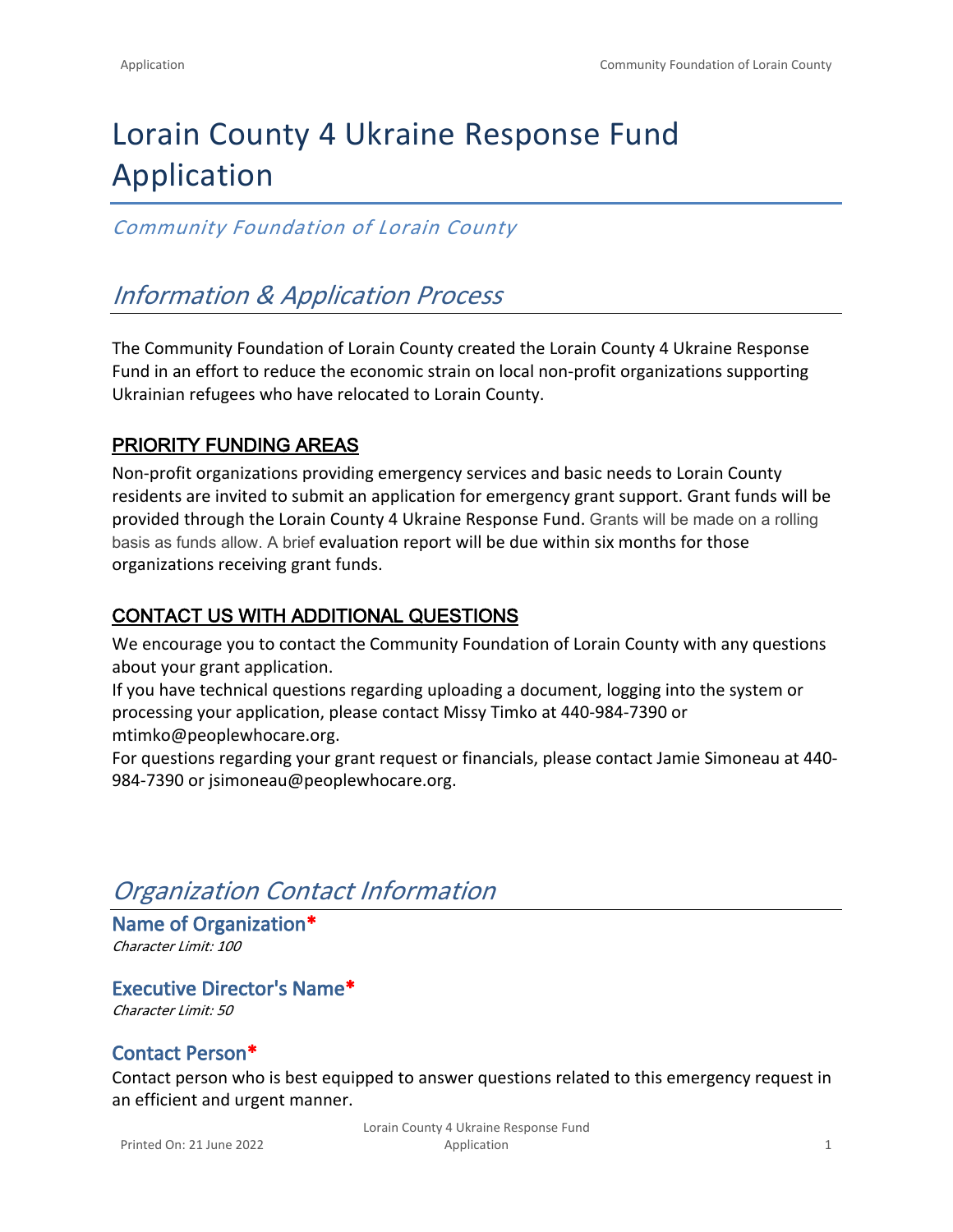*Character Limit: 50*

#### **Phone Number\***

Please provide the best phone number to reach the contact person during this time of social distancing.

*Character Limit: 50*

#### **Email address\***

Please provide the best email address to reach the contact person during this time of social distancing.

*Character Limit: 100*

#### **Organization's EIN**

*Character Limit: 10*

#### **IRS NTEE Code\***

If you are not using a fiscal sponsor, please provide the National Taxonomy of Exempt Entities (NTEE) code. If you don't know your NTEE code, you can look it up here [https://501c3lookup.org/.](https://501c3lookup.org/) *This is a different number from your EIN.*

*Character Limit: 6*

#### **Fiscal Sponsor**

If your organization is utilizing a fiscal sponsor, please list their name, contact person and phone number.

*Character Limit: 250*

# *Organization Hardship Information*

**What dollar amount are you requesting?\*** *Character Limit: 20*

#### **Briefly describe the mission of the organization.\***

Please share information about your organization's program areas that are being utilized by Ukrainian refugees.

*Character Limit: 500*

### **How would your organization utilize the emergency funds to serve Ukrainian refugees?\***

*Character Limit: 1000*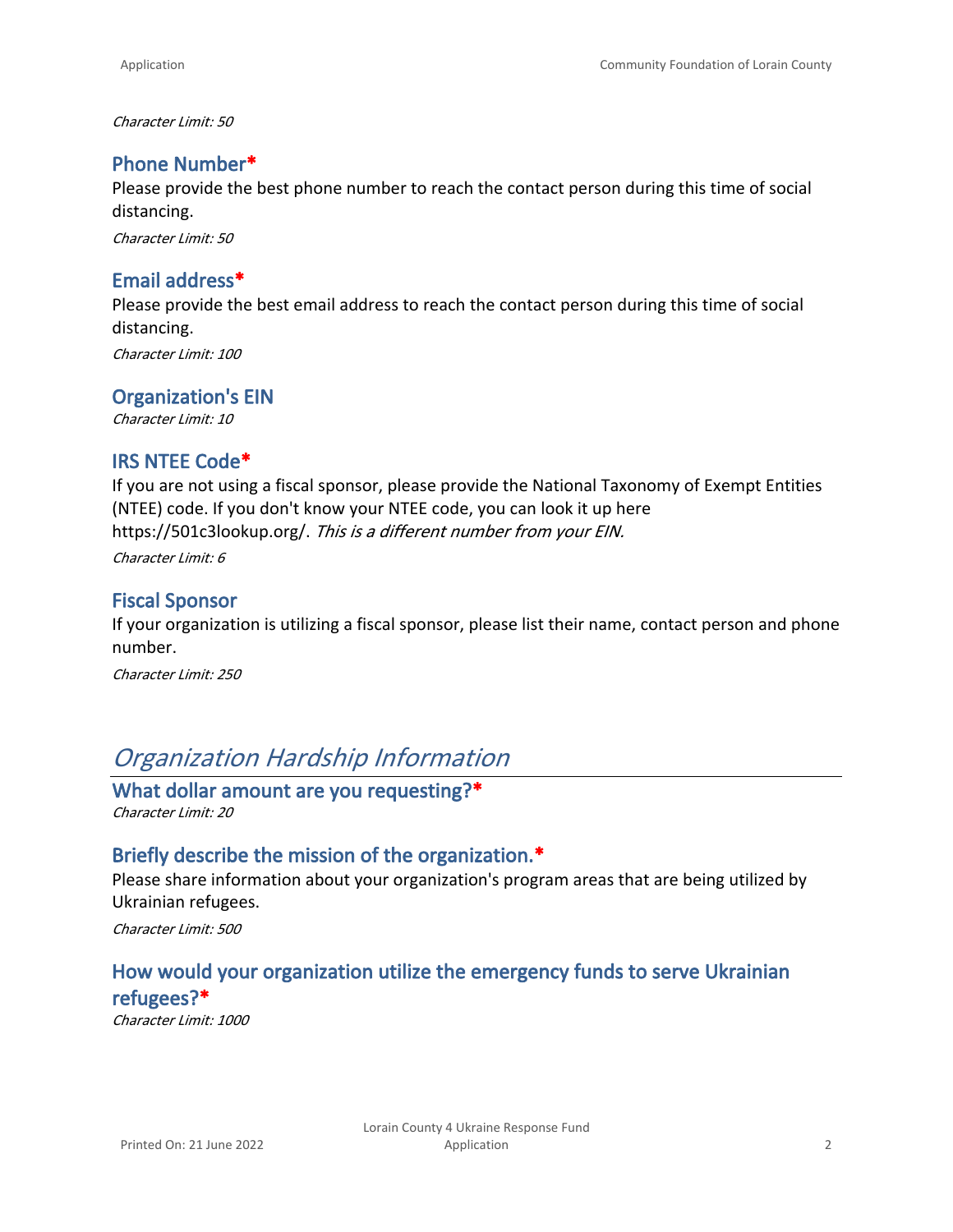# *Supporting Documentation*

**2022 Budget\*** *File Size Limit: 5 MB*

**Other Supporting Documents** *File Size Limit: 5 MB*

# *Terms & Conditions*

Please read below and check the box indicating you understand and agree to the terms if your organization is awarded funding. Since checking this box is the organization's affirmation to adhere to these terms, please call Jamie Simoneau at 440-984-7390 if you have questions before submitting your application.

1. Grant funds must be used within 6 months of receipt and for the purposes outlined in your application.

2. Grant funds must be used solely to benefit and improve the lives of Ukrainian refugees who have relocated to Lorain County. No portion of the grant will be used to benefit residents of any other service area.

3. No person in the United States shall, on the basis of actual or perceived race, color, religion, national origin, sex, gender identity, sexual orientation, marital or parental status, political affiliation, military service, physical or mental ability, or any other improper criterion be excluded from participation in, be denied the benefits of, or be subjected to discrimination under any program or activity funded in whole or in part with funds made available, and any other program or activity funded in whole or in part with funds appropriated for grants, cooperative agreements, and other assistance administered by the Lorain County 4 Ukraine Emergency Response Grant.

4. This grant may not be used to fulfill any pledges or result in any personal benefit to donors of the above fund(s). It is a one time grant and does not constitute a commitment for any future grants.

5. The Grantee agrees to indemnify, defend, and hold harmless the Community Foundation of Lorain County and its agents and employees from any liability, loss, cost, injury, damage, or other expense that may be incurred by the Foundation or claimed by any third party against the Community Foundation as a result of the Community Foundation's funding of the grant/project or any action or non-action taken in connection with the grant/project.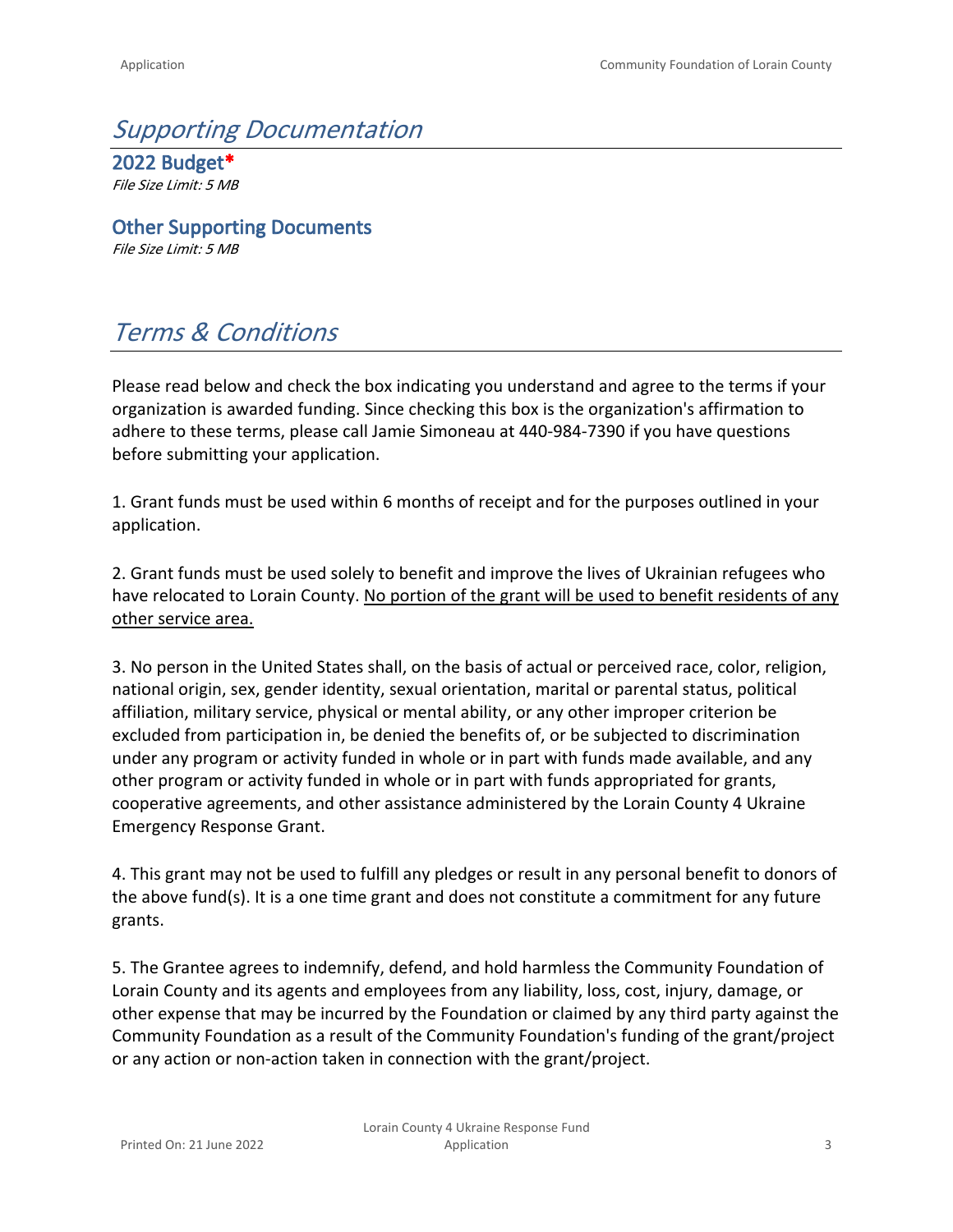6. In publishing information about this grant/project, use this clause: "Lorain County 4 Ukraine Response Fund" in your acknowledgement. You agree to allow the participating partners to include information about this grant in periodic public reports, newsletters, news releases, social media postings, and on the partners' websites. This includes the amount and purpose of the grant, any photographs you have provided, your logo, and other information and materials about your organization and its activities. Confidential, proprietary and sensitive materials may be excluded.

7. The Community Foundation reserves the right to discontinue, modify, or withhold any payments under this grant award or to require a total or partial refund of any grant funds if, in the Community Foundation's sole discretion, such action is necessary: (a) because you have not fully complied with the terms and conditions of this grant; (b) to protect the purpose and objectives of the grant or any other charitable activities of the Community Foundation; or (c) to comply with the requirements of any law or regulation applicable to you, the Community Foundation, or this grant.

8. An evaluation report will be due within six months for those organizations receiving grant funds. A Mini-Report Form will be assigned to you through this online grant site.

#### **Acceptance of the Terms & Conditions\***

This grant is conditional upon the Grantee's acceptance of the terms and conditions set forth above. By selecting the "I Accept the Grant Terms and Conditions" below, Grantee agrees to accept and comply with the stated terms and conditions of this grant AND Grantee understands that acceptance of these Grant Terms & Conditions does not necessarily mean the request will be awarded funding.

#### **Choices**

I Accept the Grant Terms & Conditions I Decline the Grant Terms & Conditions

By typing in your Name, Title, and Date in the spaces below, you confirm that you are authorized to make legal contracts for the Grantee and that you agree to enter into this agreement by electronic means.

**Name\*** *Character Limit: 50*

**Title\*** *Character Limit: 25*

**Date\*** *Character Limit: 10*

Please note: The Community Foundation of Lorain County will send automatic email communications on behalf of the Lorain County 4 Ukraine Emergency Response Fund regarding